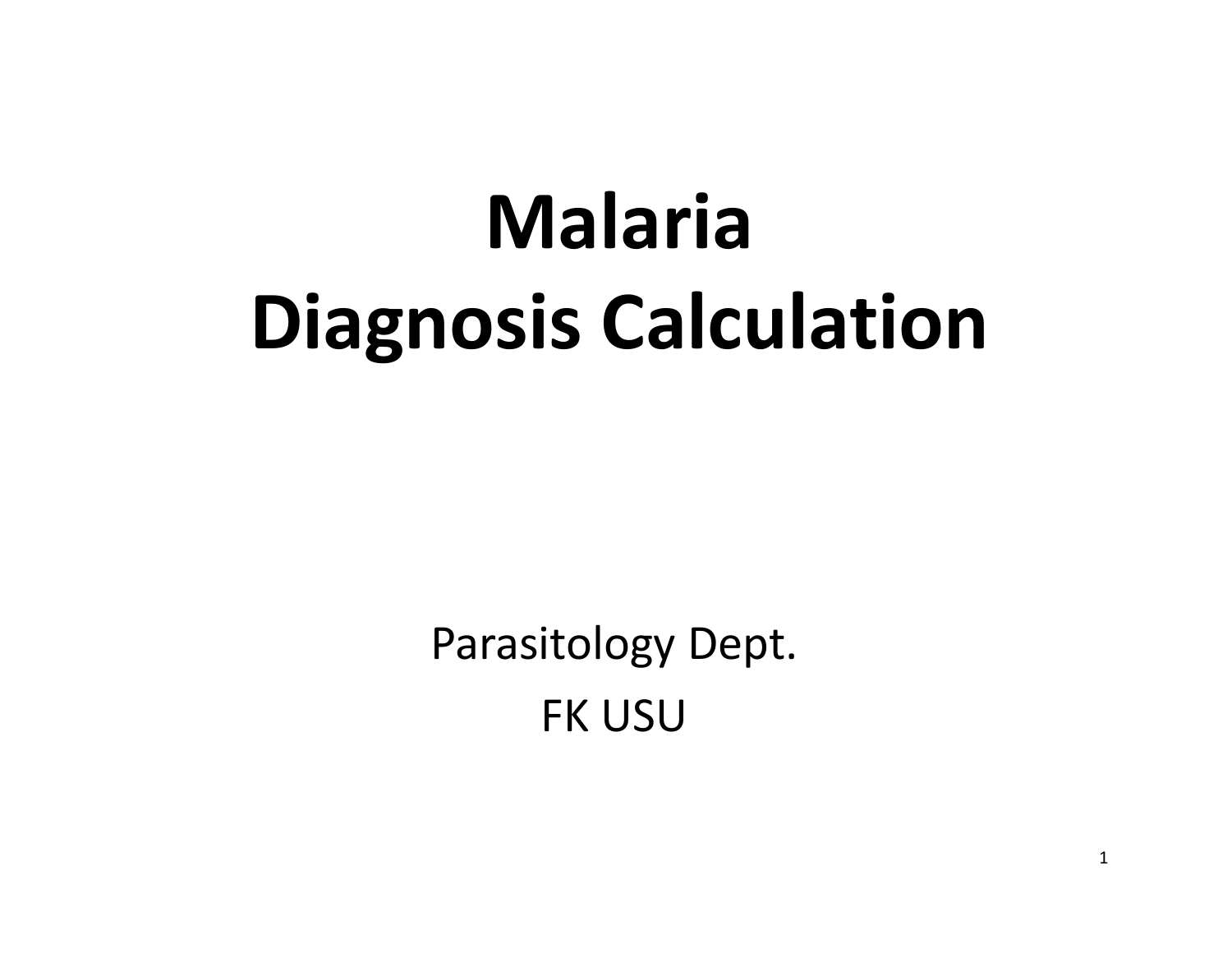### MALARIA DIAGNOSISLaboratory Dx

- • Blood film (microscopic)
	- Gold standard
	- $-$  Sensitivity 40 parasites/μl–

#### •**PCR**

– $\,$  - Sensitivity up to 4  $\,$ parasites/μl

- $\bullet$  RDT (Rapid Diagnostic Test)
	- –– Dipstick
	- Antigen detection:
		- HRP-2 detection
		- pLDH Ag
		- Pan-malaria Ag
	- Sensitivity ±100 parasites/μl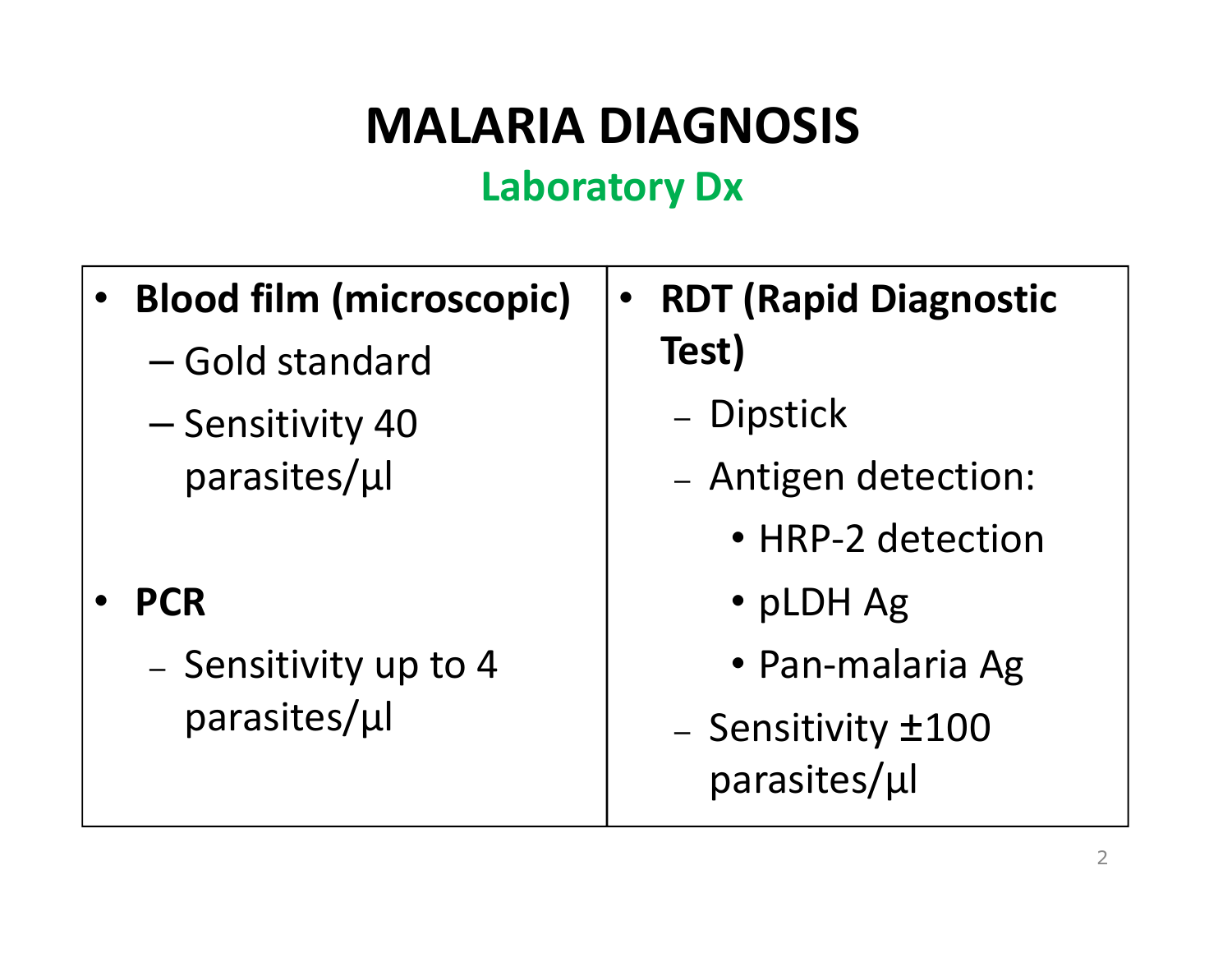## MALARIA DIAGNOSIS

#### Microscopic



Thick blood film: 10µl blood (3 drops)

Blood smear: 2µl blood (1 drop)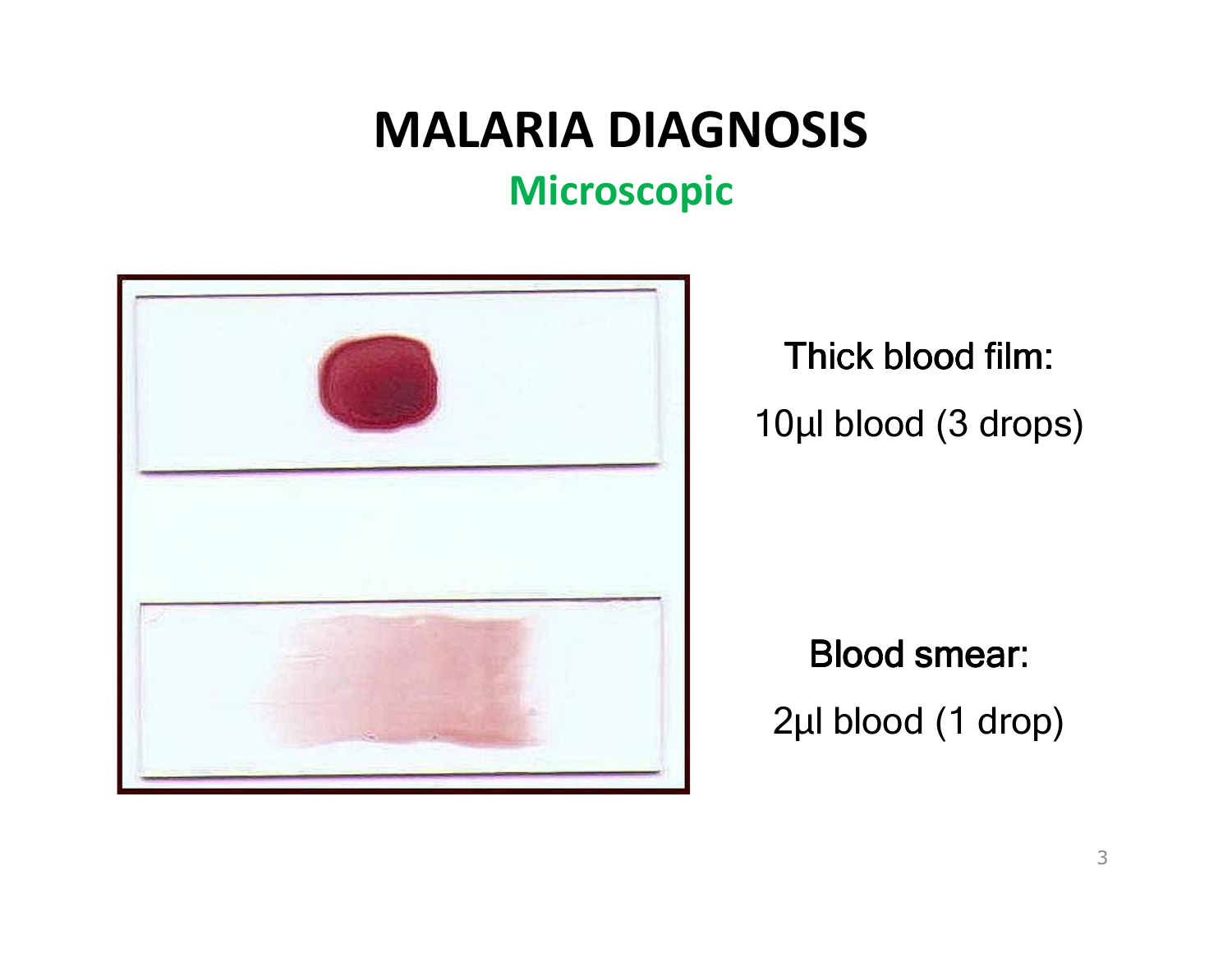- 1. Semi quantitative:
	- (-) no parasites in 100 fields
	- $(+)$ 1-10 parasites in 100 fields
	- $(++)$  11-100 parasites in 100 fields
	- $(+++)$  1-10 parasites in 1 field
	- $(++++)$  >10 parasites in 1 field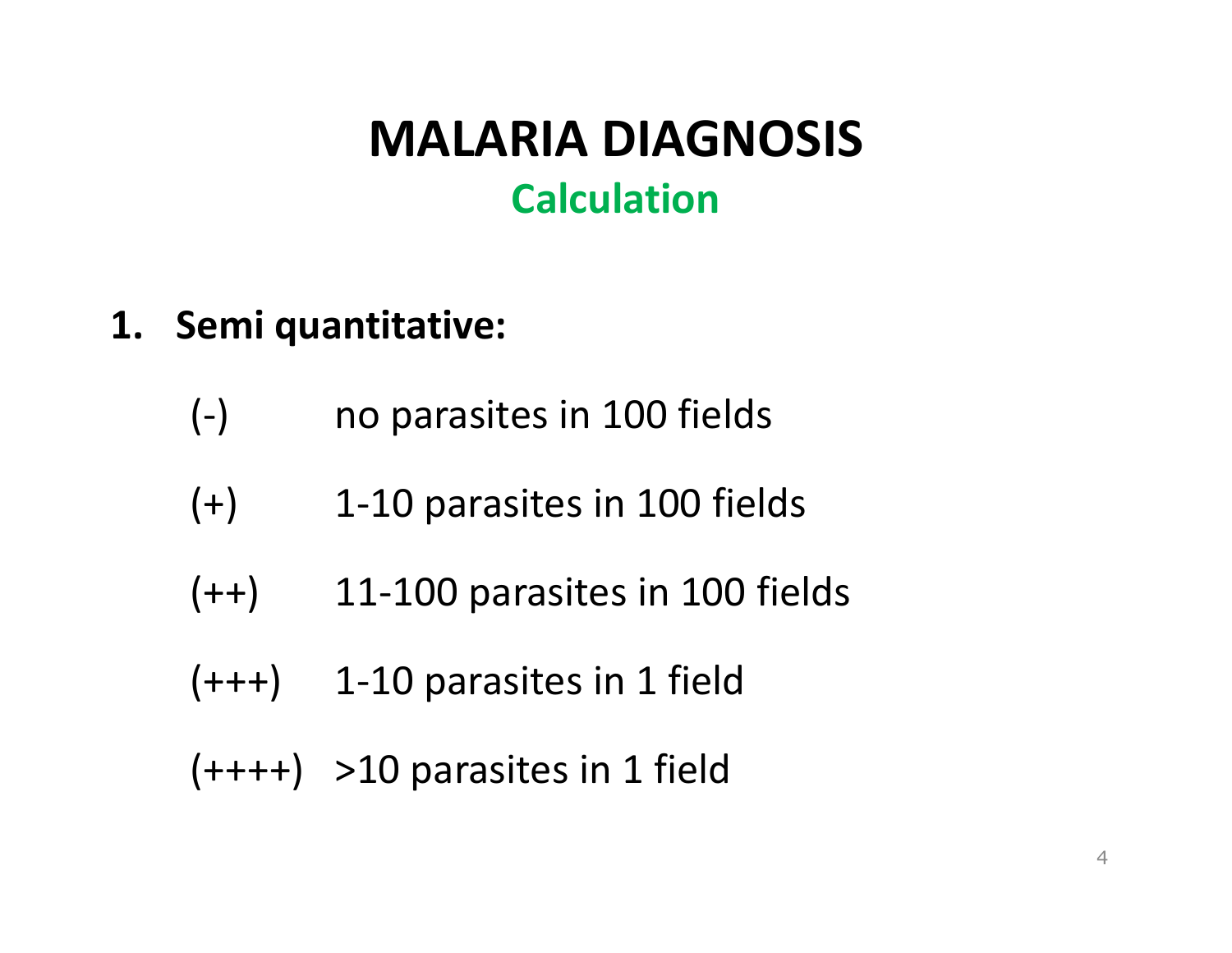#### 2. Based on Leucocytes Count

- – $-$  Thick blood film
- Number of parasites in ≥200 leucocytes –
- –(n/200) x 8,000 parasites per μl blood
- –Hyperparasitemia:

parasites ≥250,000 parasites per μl blood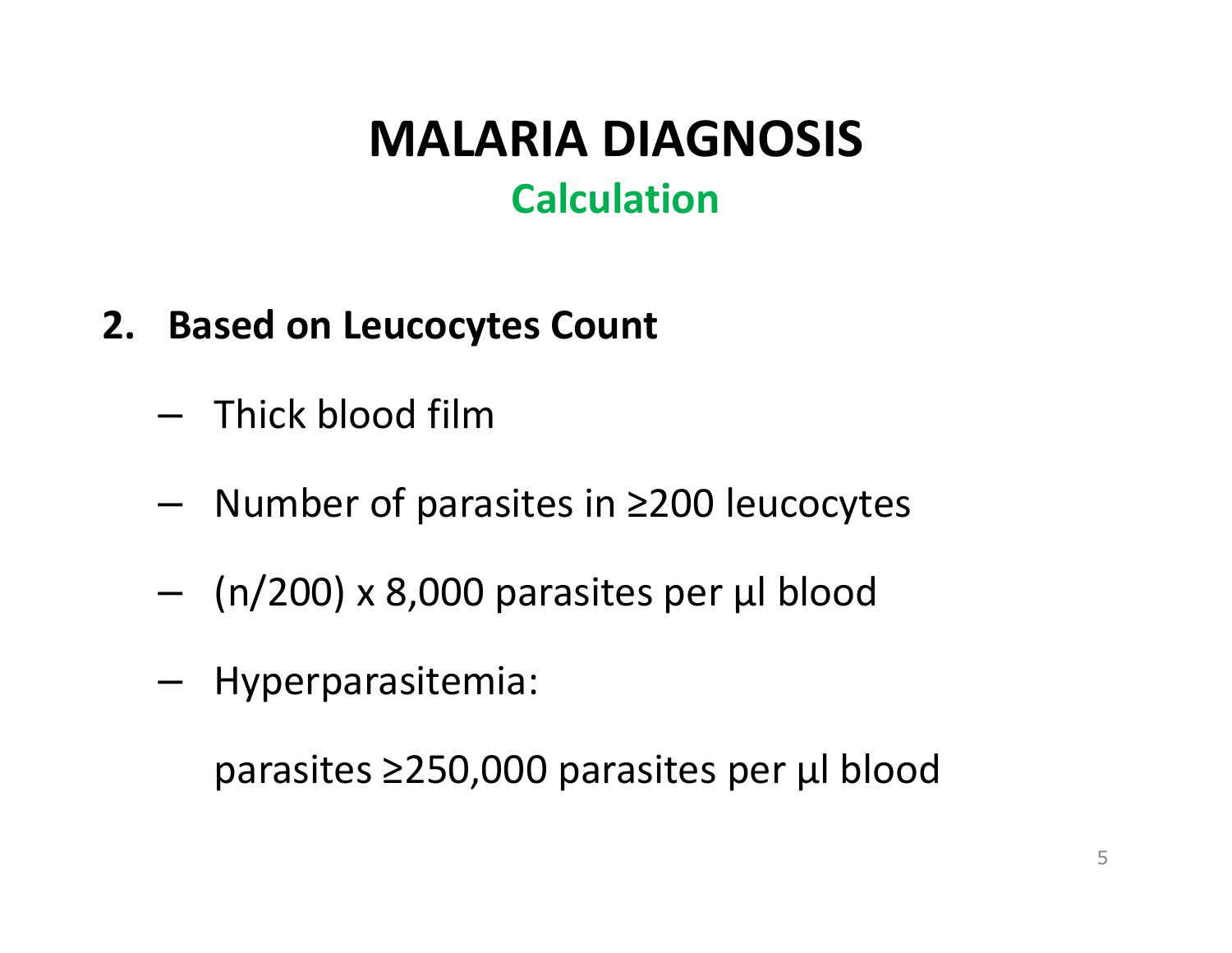- 3. Based on Erythrocytes Count
	- $-$  Thin blood smear
	- –Number of parasites in ≥1000 leucocytes
	- –(n/1,000) x 450,000 parasites per μl blood
	- –Hyperparasitemia: p

parasites ≥5% or 50 parasites in 1,000 erytrocytes.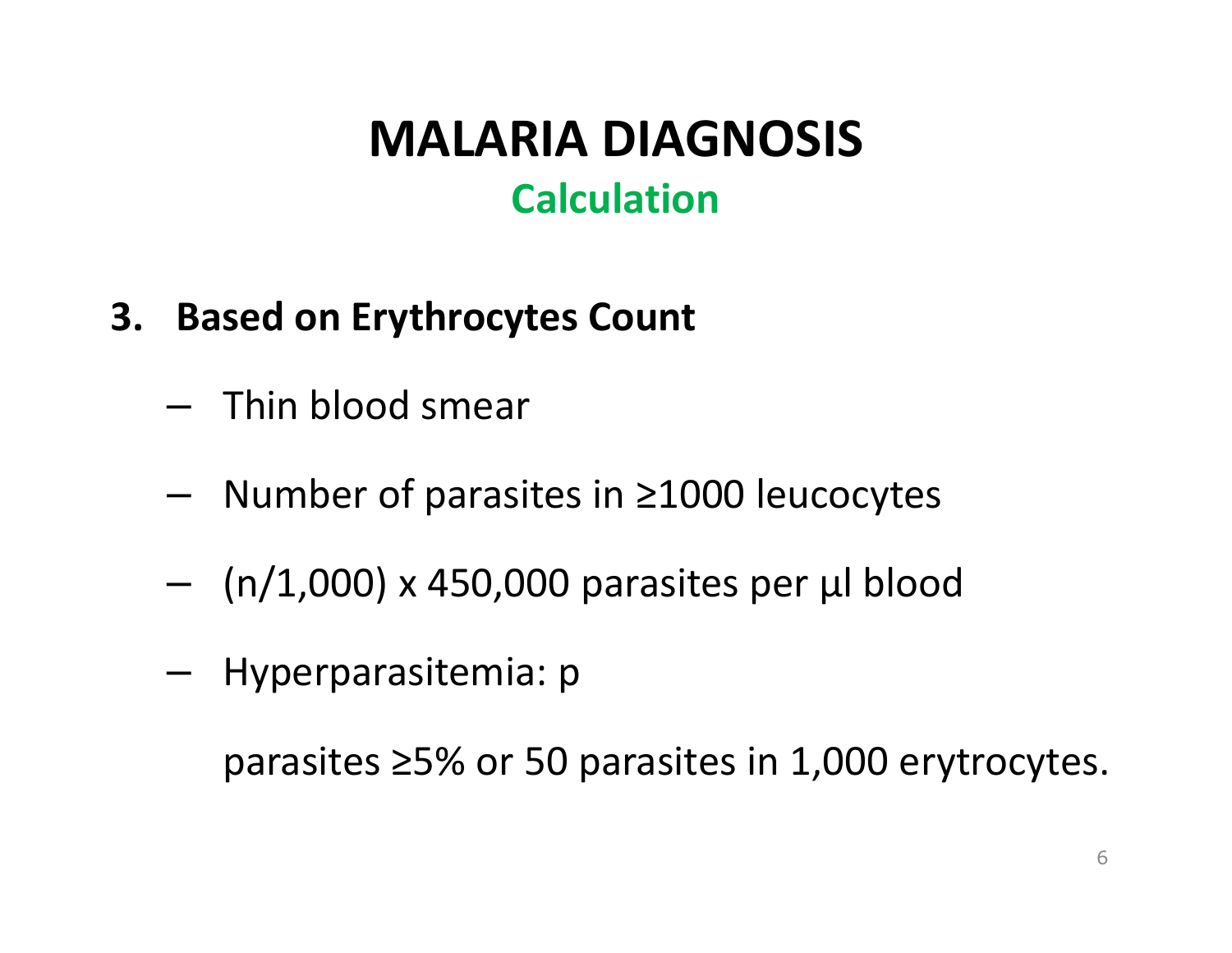- $\blacksquare$  Calculation and identification can both derived from thick and thin blood film
- $\blacksquare$  Asexual stages (rings, trophozoites, and schizonts) counted together
- $\blacksquare$ Sexual stage (gametocytes) counted separately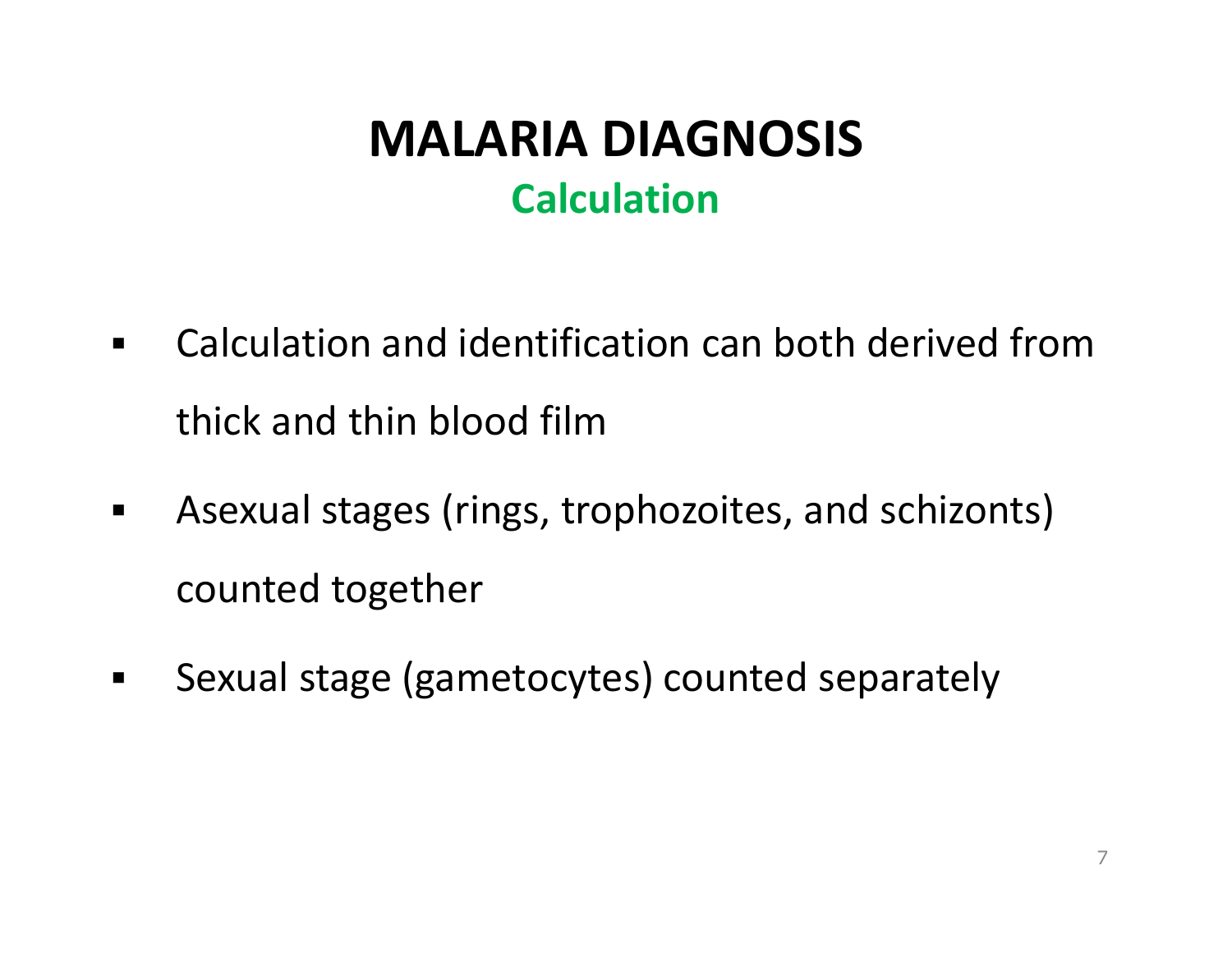### MALARIA DIAGNOSIS Report

#### Example:

P. falciparum found in thick film with parasite count as following:

- Number of asexual stages: 120
- $\blacksquare$ Number of sexual stage: 4

#### Therefore:

Asexual stages density: (120/200) 8,000= 4,800

Sexual stage density: (4/200) 8,000= 160

#### How to report:

P. falciparum 4,800 / 160 per μl blood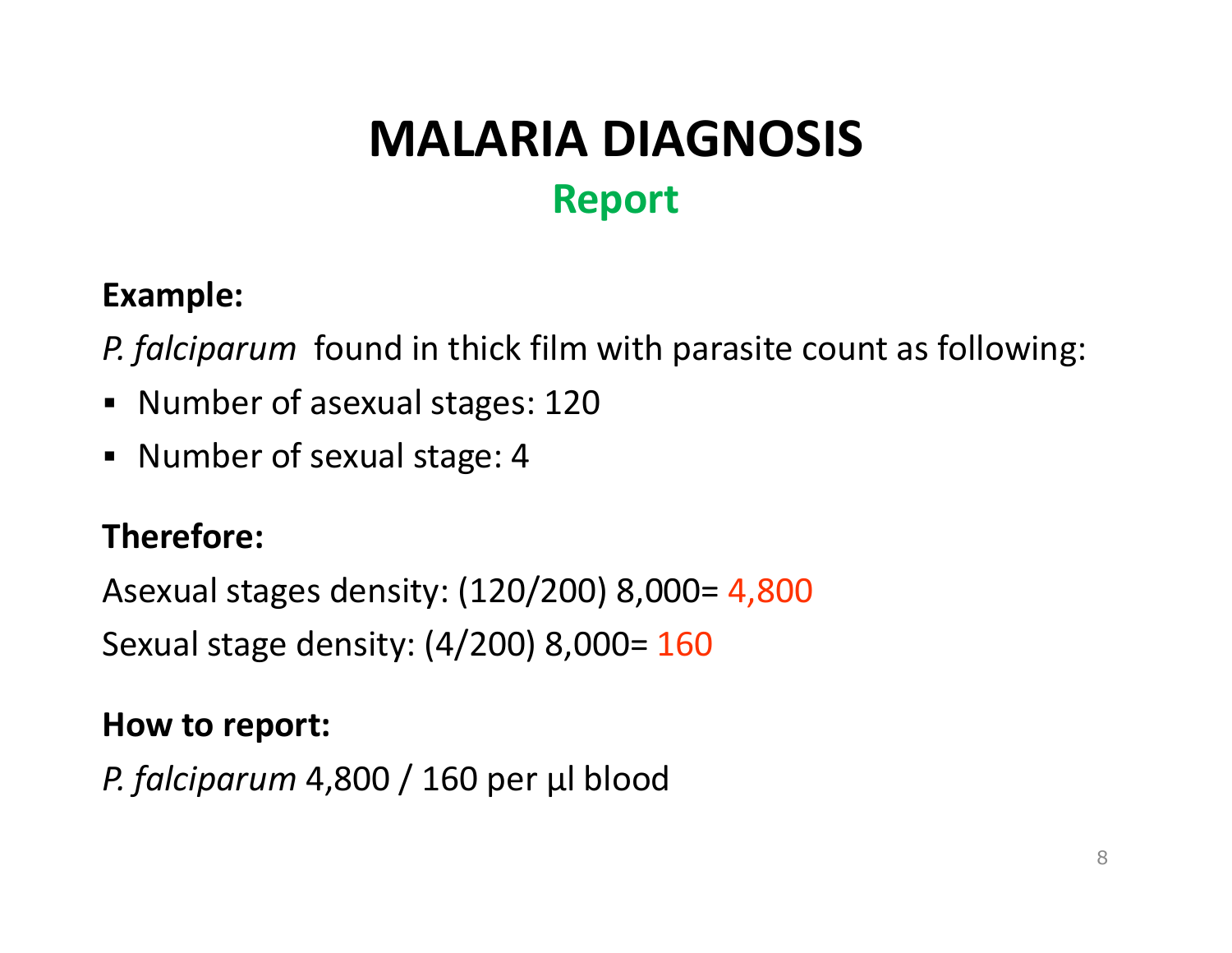### MALARIA THERAPY **Efficacy**

#### Efficacy Monitoring:

- $\blacksquare$ Monitoring schedule: D0, D1, D2, D3, D7, D14, D21, and D28
- $\blacksquare$ Low-moderate endemic areas: follow up to 7 days
- $\blacksquare$ High endemic areas: follow up to 28 days

#### Classification (WHO 2003):

- $\blacksquare$ Adequate clinical response (ACPR/RPKM)
- $\blacksquare$ **Early treatment failure (ETF/KPD)**
- $\blacksquare$ Late treatment failure (LTF/KPK)
- $\blacksquare$ Drop Out (DO)